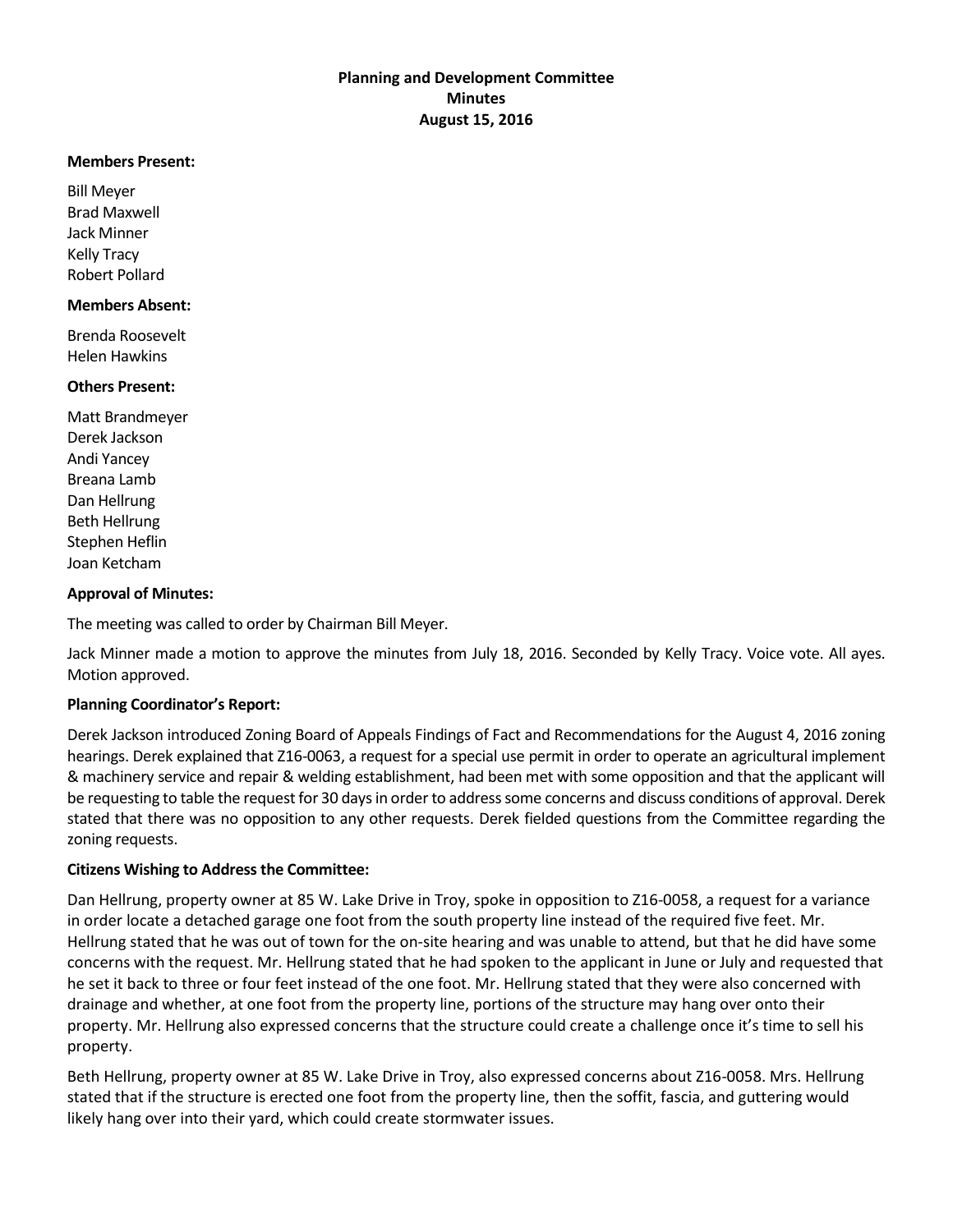Kelly Tracy inquired whether the property lines shown on the GIS were accurate. Derek stated that the lines were approximate. The Committee was in agreement that the proposal seemed to be very close to the south property line and that it could not be determined whether there was enough room to accommodate the proposed structure. Brad Maxwell inquired whether the structure would be attached or detached. Derek stated that the garage would be detached.

Joan Ketcham, president of KSEM, stated that, after looking at the findings and hearing some of the public comment regarding their request for a special use permit, she would like to request that the petition be tabled for 30 days so that they might have an opportunity to address concerns, clarify some information, and further discuss the conditions of approval.

# **Old Business:**

Matt Brandmeyer updated the Committee on Z15-0088, the petition of Jon Metheny, requesting a special use permit in order to continue the placement of a double-wide manufactured home for the occupancy of Scott and Patti Williams. Matt explained that Mr. Matheny is looking to sell the property or find a new tenant. Matt stated that Mr. Matheny was seeking to withdraw the application at this time and will reapply once a new tenant is established or the property sells.

Jack Minner made a motion to approve Jon Matheny's withdrawal of petition Z15-0088. Seconded by Brad Maxwell. Voice vote. All ayes. Motion approved.

Matt stated that staff is requesting the withdrawal of the request to revoke Special Use Permit Z08-0111 for S&K Repair Services. Matt explained that the P&D Committee is the applicant on the request, and that staff is requesting that they withdraw the request in order to pursue other, more effective, options. Matt stated that Mr. Stunkel was currently in court adjudication over ongoing zoning issues including replacement of trees, expanding the screening fence, land use issues, and whether or not he failed to amend the special use permit following the expansion of the site. Matt stated that in early August, Mr. Stunkel's attorneys had requested that the court adjudication be continued until early September, and that Mr. Stunkel had begun expanding the fence in the meantime. Matt stated that he is concerned that if we move forward with the revocation process, Mr. Stunkel's attorneys will argue that they are being put through multiple procedures over the same violations – which is a valid point. Matt informed the Committee that Mr. Stunkel does have an application before IDNR and that his engineer would be coming back with another proposal. Matt concluded that he thinks the revocation process has probably gone as far is it's going to go, and that he is requesting that the Committee withdraw their request for revocation.

Brad Maxwell asked whether this will just back us up six to eight months to go through another process, just to find ourselves in the same situation 16 or 17 months from now. Matt stated that he believes we're approaching a court order, and – provided we prevail- it should be the most effective course of action and that he does not think we will be back.

Jack Minner made a motion to withdraw the Revocation of Special Use Permit Z08-0111. Seconded by Kelly Tracy. Voice vote. All ayes. Motion approved.

# **New Business:**

Kelly Tracy made a motion to table Resolution, Zoning Board of Appeals Findings of Fact, and Recommendation for Z16- 0063 for 30 days. Seconded by Brad Maxwell. Voice vote. All ayes. Motion approved.

Brad Maxwell made a motion to table Resolution, Zoning Board of Appeals Findings of Fact, and Recommendation for Z16- 0058 for 30 days. Seconded by Kelly Tracy. Voice vote. All ayes. Motion approved.

Kelly Tracy made a motion to approve Resolutions, Zoning Board of Appeals Findings of Fact, and Recommendations for Z16-0060, Z16-0061, Z16-0056, and Z16-0062. Seconded by Brad Maxwell. Voice vote. All ayes. Motion approved.

Derek Jackson introduced Bryant Subdivision – a two lot minor subdivision tied to zoning request Z16-0062 – to the Committee.

Kelly Tracy made a motion to approve Bryant Subdivision. Seconded by Robert Pollard. Voice vote. All ayes. Motion approved.